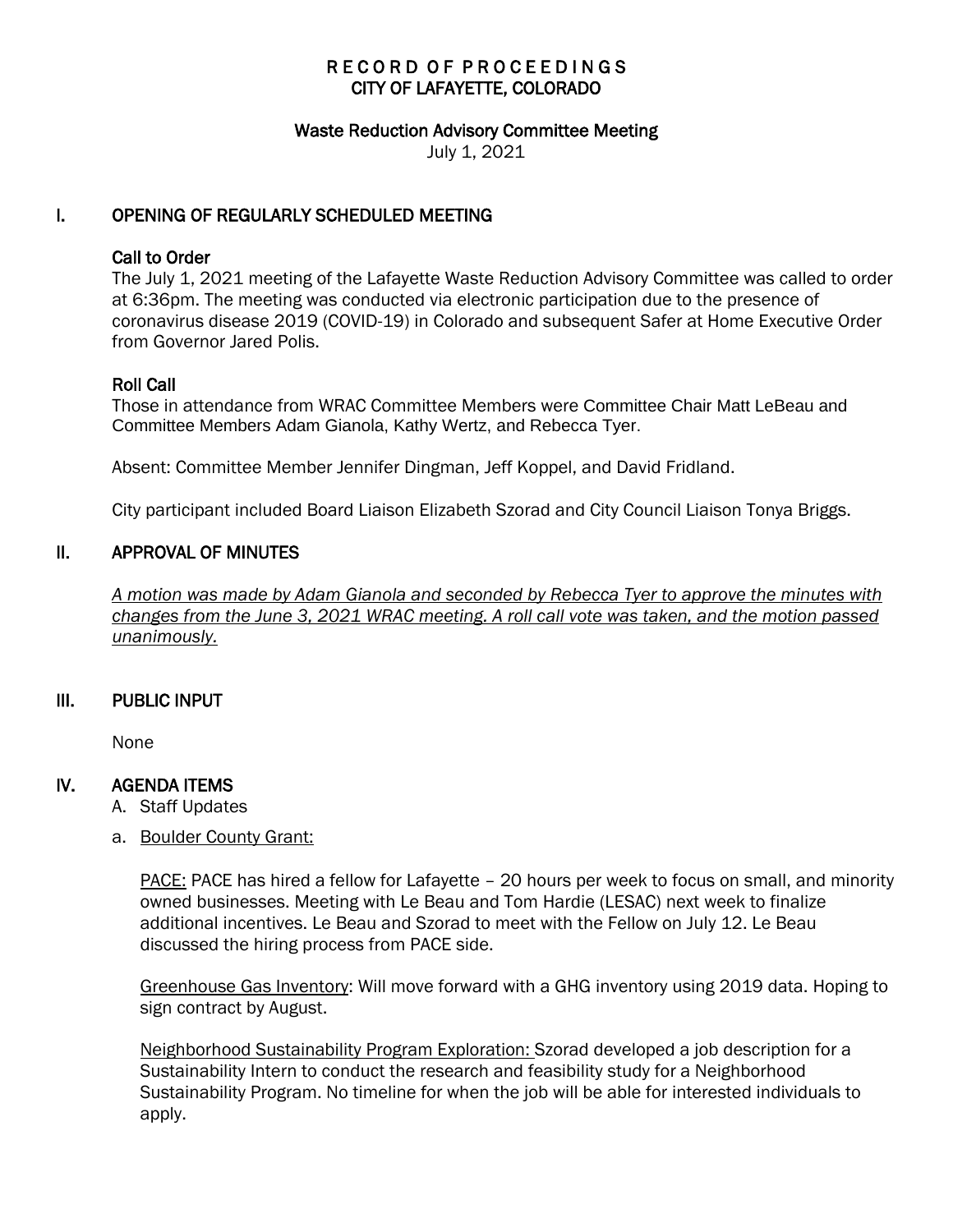- b. PAYT Updates: Szorad is negotiating a contract extension with Republic to include updates to outreach and education, bin delivery and rates. Tyer asked when contract ends, Szorad confirmed September 30. Szorad is working on putting together the comprehensive RFP – will involve increase in outreach and education. Le Beau is interested in data reporting for new RFP. Szorad will request support from WRAC once RFP is in final draft. Szorad is finalizing license application for solid waste haulers. Szorad plans to present to Council August 17 on contract extension and licensing application. Application will be electronic to reduce paper waste. Community Compost Giveaway Event will be hosted on September 11. Republic will communicate with residents with event details in Fall Newsletter – potential for a postcard.
- c. Mini-Grant: Szorad applied for the Waste Diversion Mini Grant to enhance the City's website to have a waste diversion guide and game in both English and Spanish to enhance outreach and education. This would allow for a centralized and local location for individuals to find information.
- d. Front Range Diversion Grant: Szorad and Dingman are working together on the grant details with Eco-Cycle. Due July 13.
- B. Council Liaison Update:
- a. Briggs spoke to Mayor Harkins and City Administrator about putting together a transportation committee. Once the community survey data is analyzed, the plan is to create a transportation committee. Briggs requested that committee members complete the transportation survey if they have not done so already.
- b. Ballot survey responses will be evaluated on Tuesday by Council.
- c. Still working on the Comprehensive Plan.
- C. Other Business
	- a. WRAC Retreat: Le Beau and Szorad worked on an agenda to work on goals and committee members to have a focus on specific projects for the upcoming year to keep getting engaged. Le Beau provided the example of reducing food waste and if we wanted to continue this. Needed to reschedule the retreat due to absence – Le Beau requested dates available from committee. Tyer mentioned the difficulty of scheduling the retreat during the summer because of personal schedules. Szorad mentioned the need to refocus and strategize on advising Council, the sooner the better to provide some direction. Gianola suggested a weekend in late August. Szorad suggested Saturday morning August 28 from 9 to 11am. Wertz also suggested Saturday July 11.
		- a. Rebecca Tyer motioned for the WRAC retreat to be August 28 from 9am-11am seconded by Le Beau. A roll call vote was taken, and the motion passed unanimously.
	- b. Green Business Update: Le Beau updated WRAC that \$10,000 from the BoCo grant can be added to existing PACE incentives or something else to support the Green Business Program. Le Beau, Szorad and Tom Hardie (LESAC) will be discussing what the options are for the remaining grant funds in the hopes to increase participation in the Green Business Program. PACE is running a small business equity program that Lafayette businesses can take advantage of.